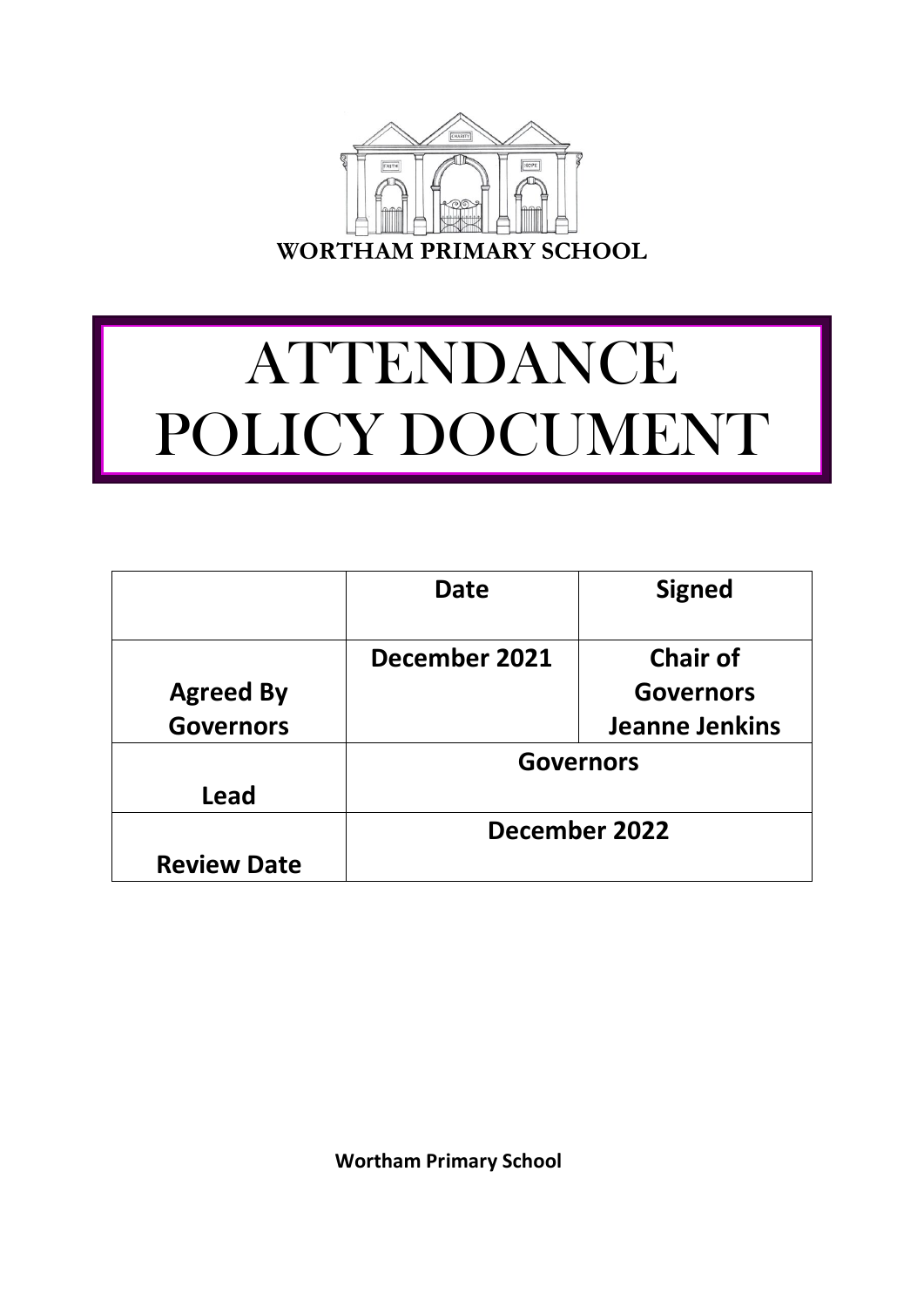# **Attendance Policy**

# **Aims**

- To maximise attendance of all children thus supporting achievement in learning.
- To provide an environment which encourages regular attendance and makes attendance and punctuality a priority for all those associated at the school.
- To monitor, communicate and support children whose attendance is a cause for concern and work in partnership with parents and carers to resolve any difficulty.
- To analyse attendance data to inform future policy and practice.
- To work closely and make full use of the support from the wider community including the Education Welfare Service and multi-agency teams.

#### **Roles and responsibilities**

The following people have key responsibilities in the pursuit of high levels of attendance and punctuality:

#### Governors

- To set and monitor progress towards annual targets for attendance.
- To evaluate the effectiveness of the Attendance Policy.

#### Headteacher

- To ensure that effective systems are in place to accurately reflect individual pupil, group and whole school attendance and punctuality patterns.
- To provide Governors with information to enable them to evaluate the success of policy and practice.

# Class Teacher

- To provide an accurate record of the attendance of each child in their class.
- To record the reasons for absence given to them on the appropriate recording sheet.
- To respond promptly to any issue raised in the weekly analysis of registers by Office Staff.
- To organise work to be sent home for children in their class who are expected to be absent for an extended period through sickness.

# Office Staff

- To record children arriving late or leaving early on a daily basis
- To monitor and track attendance patterns for all children and prepare relevant attendance reports when necessary.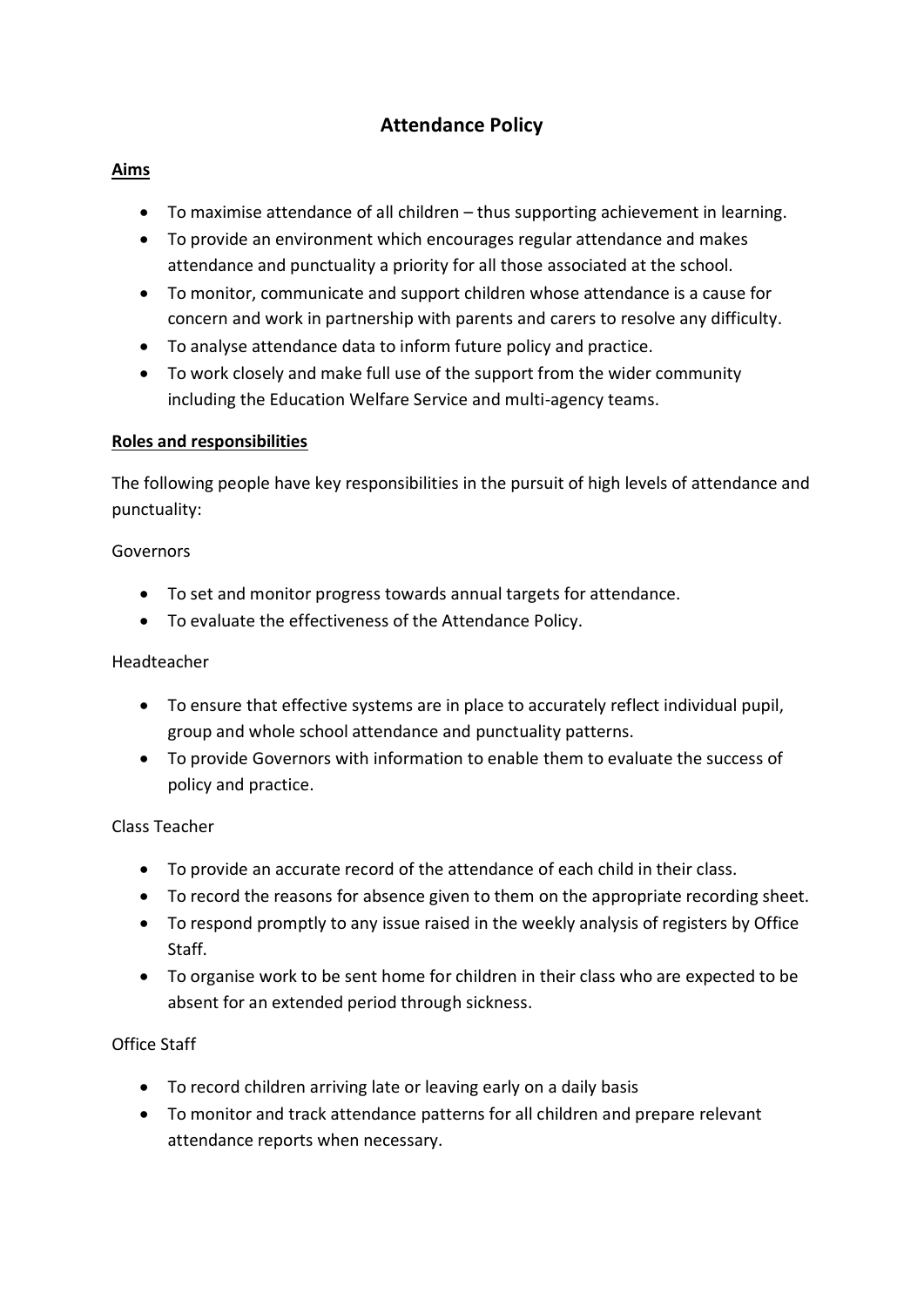- To contact any parent who has not informed the school as to why their child is absent on the first day of absence.
- To ensure that a satisfactory reason for every absence has been established for each child at the end of each week.
- To make a judgment in conjunction with the Headteacher whether an absence is authorised or unauthorised.
- To work in partnership with key agencies if attendance and/or punctuality when it is an issue.

Education Welfare Officer (external service provider)

- To enforce the law regarding school attendance.
- To support the whole school response to attendance through regular meetings and monitoring individual children's attendance.

# All

 To display high standards of punctuality and attendance in order to act as role models for children, parents and carers.

# **Administration**

- The School uses SIMS software to store and monitor data in relation to attendance in order to fulfil its legal responsibilities in relationship to attendance.
- Registers are a vital legal document and teachers are required by their contractual duties to take an attendance register at the beginning of both the morning and afternoon sessions. Registers are returned to the School Office after the closure of the registration period.
- Registers must be completed carefully and accurately, as they provide a record of a pupil's attendance. Failure to complete a register accurately leaves the school vulnerable to complaint from parents or carers and constitutes a risk if an emergency evacuation has to take place.

# **Absence**

# Lateness

- Pupils arriving after 9:00 a.m. and 1:00pm will be considered as late.
- Pupils arriving after 9 a.m. and 1:00pm must report to the School Office so that their attendance can be recorded.
- Pupils arriving after 9.00 a.m. and 1:00pm will be officially absent for the session. This will be considered as an unauthorised absence unless satisfactory reason is given, for example a doctor's appointment.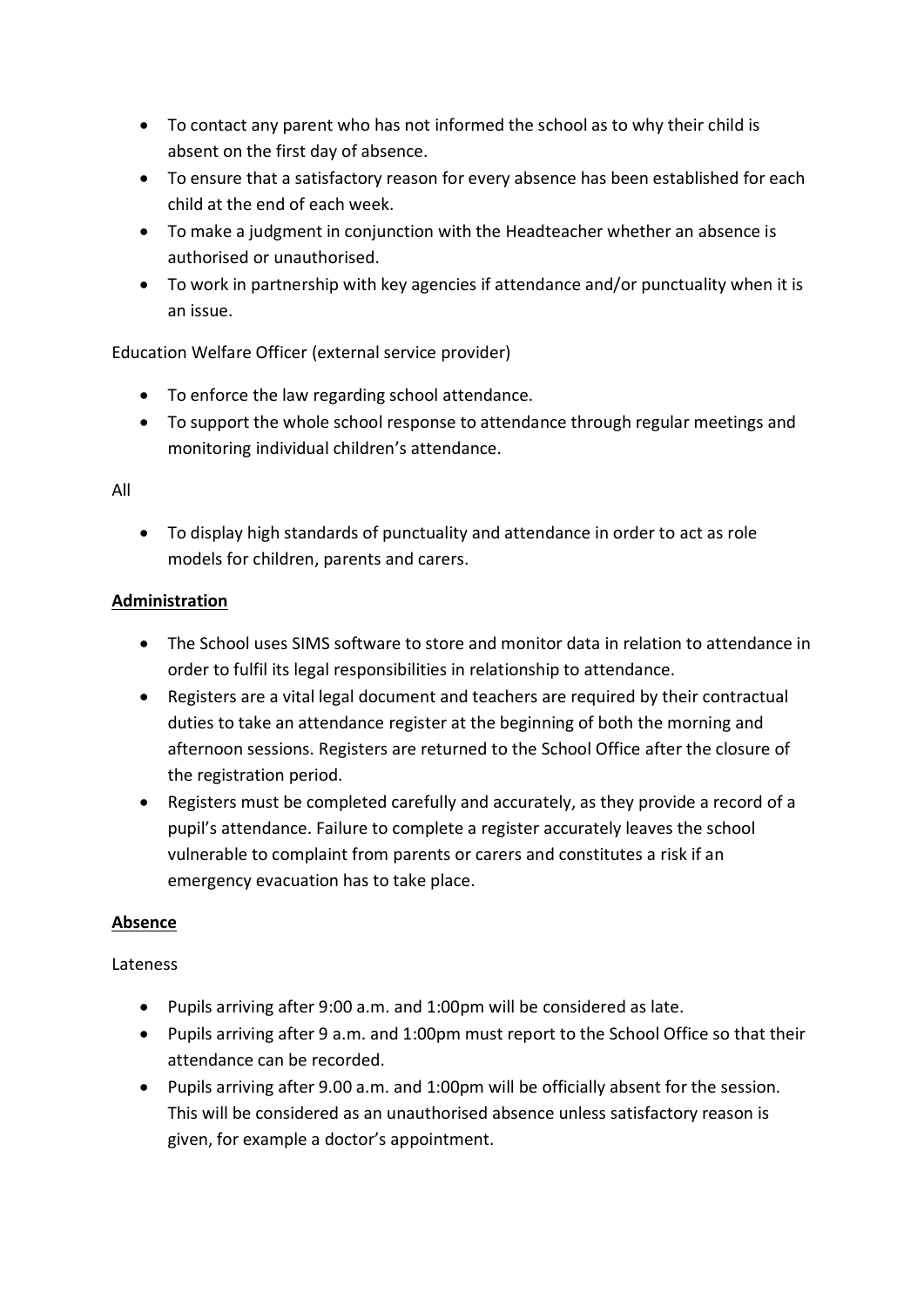The School will phone parents/carers on a daily basis by 9.15 a.m. when the reason for absence is unknown. Where it has not been possible to make contact with parents on the first day of absence, the school will send an email and/or letter by first class post.

# Illness

- Parents/carers are asked to contact the school on the first day of absence by 9.00 a.m. to provide the reason for the absence and where possible on each subsequent day of absence. Office staff will contact parents on the first day of absence if a reason for absence has not been given.
- If any member of staff is concerned about a reason for absence, the Headteacher will be informed.

Medical or Dental Appointments

- Whenever possible, parents/carers are encouraged to make all medical appointments out of school hours.
- Absence from school due to a medical or dental appointment will be considered as an authorised absence. Parents/carers are requested to provide confirmation of these appointments.

#### **Holidays During Term Time**

Leave of absence during term time will only be granted under exceptional circumstances.

#### **Unauthorised Absence**

Only the Headteacher can authorize requests for absence.

The school will not condone holidays taken during term time and requests that parents arrange holiday absences that do not result in children missing learning opportunities. Permission for absences in term time may only be granted for compassionate reasons and approved educational experiences at the Headteacher's discretion. Where compassionate reasons or approved educational experiences exist, permission should be requested in writing to the Headteacher with as much notice as possible. When a request is not authorised, parents have the right of representation to the School governors.

If the holiday absence is not authorised and the holiday is taken any way, the Education Welfare Service may look into the specifics of the case.

The School may issue a Fixed Penalty Notice to any parent/carer who fails to ensure the regular attendance of their child at school. This currently stands at £60 (for those who settle within 21 days) and £120 (for those who pay within 28 days).